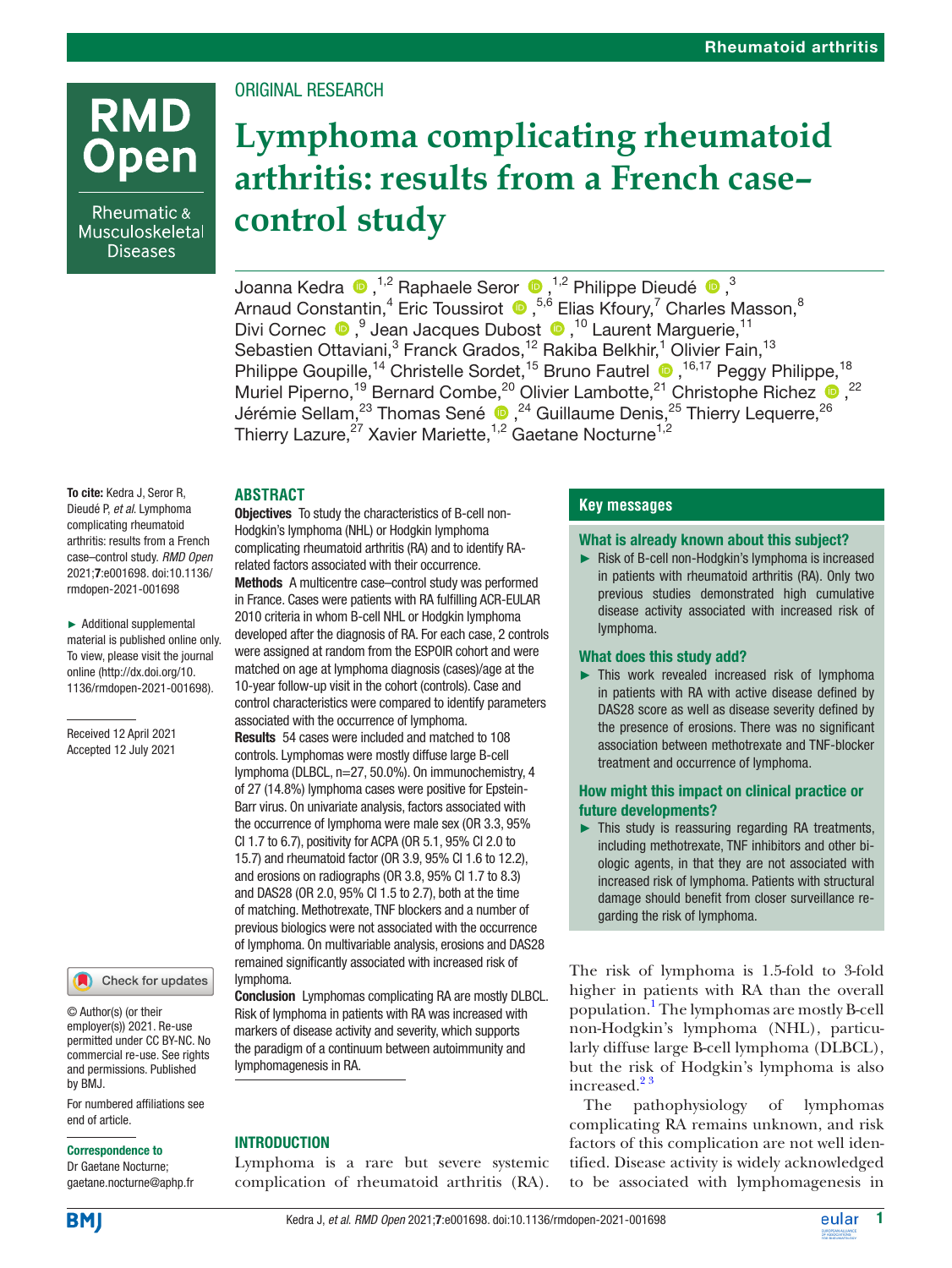RA, but only two studies to date found this association: the hypothesis was first explored in 1998 by a Swedish case–control study in which 42 cases of lymphoma were identified and matched to 126 controls with RA. Risk of lymphoma was 25.8-fold increased with the highest cumulative disease activity.<sup>[4](#page-7-2)</sup> The same team confirmed these results in 2006, in a larger case–control study based on 378 cases of lymphoma complicating RA. For each patient, a 20-year cumulative activity score was calculated: for 10% of patients with the highest cumulative disease activity score, the risk of lymphoma was increased 60-fold.[5](#page-7-3) Recently, in a case–control study nested in the Japanese IORRA cohort, high DAS28 was a risk factor of lymphoproliferative disorders (OR 1.57, 95% CI 1.12 to 1.57,  $p<0.01$ ). However, inflammation per se is not the driver of lymphomagenesis because other inflammatory rheumatic diseases such as autoinflammatory syndromes, spondyloarthritis and psoriatic arthritis are not associated with increased risk of lymphoma.<sup>7</sup>

In addition, the role of RA treatments was suspected. Indeed, several cases of Epstein-Barr virus (EBV)–induced lymphoma occurring in patients with RA receiving methotrexate (MTX) were reported. In one-third to twothirds of cases after MTX discontinuation, some of these lymphoma cases regressed spontaneously.<sup>8-11</sup> However, two subsequent cohort studies did not demonstrate an association between lymphoma and MTX use in patients with RA. First, a French prospective study conducted by the *Club Rhumatismes et Inflammation* network collected 25 cases of lymphoma (18 B-cell NHL and 7 Hodgkin's lymphoma) occurring in patients with RA receiving MTX and found no difference with the overall French population in terms of incidence of B-cell NHL $^{12}$  Nevertheless, the incidence of Hodgkin's lymphoma in patients with RA receiving MTX seemed higher than in the general population (standardised incidence ratio=7.4, 95% CI 3.0 to 15.3). The Swedish studies previously mentioned did not find an association between MTX and lymphoma occurrence regardless of duration of MTX exposure.<sup>[5](#page-7-3)</sup> Regarding TNF blockers, the French RATIO study, following 57 000 patient-years with rheumatic diseases between 2004 and 2006, found increased risk of B-cell NHL in patients receiving TNF blockers (standardised incidence ratio=2.4, 95% CI 1.7 to 3.2), which is the known excess risk in active RA patient populations. $^{13}$ This risk was greater with infliximab or adalimumab but was not significant with etanercept. Nevertheless, the more recent study of the EULAR & RODS Study Group provided reassuring findings: among the 124 997 patients followed, 533 cases of lymphoma occurred, and the incidence rate of lymphoma with anti-TNF therapy was lower than in the total population and in biologic therapy– naive patients (81/100 000 vs 85/100 000 and 89/100 000 person-years, respectively).<sup>14</sup> In addition, the French CANIBIO study, using the national SNIIRAM database, found no difference in risk of lymphoma with TNFblocker treatment as compared with other biological agents (HR 0.86, 95% CI 0.42 to 1.77, p=0.67).<sup>15</sup> Finally,

according to a recent Swedish cohort study based on nationwide registers, biologic agents might even reduce the risk of lymphoma in patients with RA (adjusted HR 0.69, 95% CI 0.47 to 1.00).<sup>[16](#page-8-4)</sup> However, we cannot exclude a bias linked to the exclusion of biologic agents in more at-risk patients. Thus, to date, no study has demonstrated a deleterious role of treatments in RA-associated lymphomagenesis, and additional data are needed.

The aim of the present work was to study the characteristics of B-cell NHL and Hodgkin's lymphoma complicating RA and to identify among clinical, biological and treatment patterns, the factors associated with lymphomagenesis.

#### **METHODS**

#### Study design and population

In this French multicentre case–control study, cases were adults (age ≥18 years) with RA fulfilling ACR-EULAR 2010 criteria in whom B-cell NHL or Hodgkin's lymphoma developed after the diagnosis of RA. Exclusion criteria were T-cell lymphoma, a history of lymphoma before the RA diagnosis and a history of secondary Sjögren's syndrome, given that this autoimmune condition is associated with increased risk of lymphoma. $1^3$  Cases were recruited following a call for observations mediated by the CRI-IMIDIATE network and among French Society of Rheumatology registries (AIR-PR, ORA, REGATE) and the Etude et Suivi des Polyarthrites Indifférenciées Récentes (ESPOIR) cohort. The AIR-PR, ORA and REGATE registries and the ESPOIR cohort have been described in previous studies.<sup>17-20</sup> Cases were excluded if the case report form was not sent to the investigating centre (Kremlin-Bicêtre Hospital).

Controls were drawn at random from the ESPOIR cohort among patients with RA fulfilling ACR-EULAR 2010 criteria who completed a 10-year follow-up. Cases and controls were matched on age (age at lymphoma diagnosis for cases and age at 10-year ESPOIR visit for controls). This variable was chosen because of its wellknown association with risk of B-cell lymphoma in the overall population.<sup>[21](#page-8-6)</sup>

#### Lymphomas

B-Cell NHL and Hodgkin's lymphoma were considered. The diagnosis of lymphoma was histological and was performed on lymphatic nodes, bone marrow or solid-organ biopsy. Information was collected on the lymphoma subtype, EBV positivity on immunohistochemistry (EBV latent membrane protein LMP1 (n=26) or EBER in situ hybridisation (n=1)) and the grade of lymphoma according to Ann Arbor staging.

#### Collected data

In addition to information on characteristics of lymphomas, data were collected on patients' demographic, clinical and radiological features as well as autoantibody status (rheumatoid factor (RF) and anticitrullinated peptide antibody (ACPA) positivity).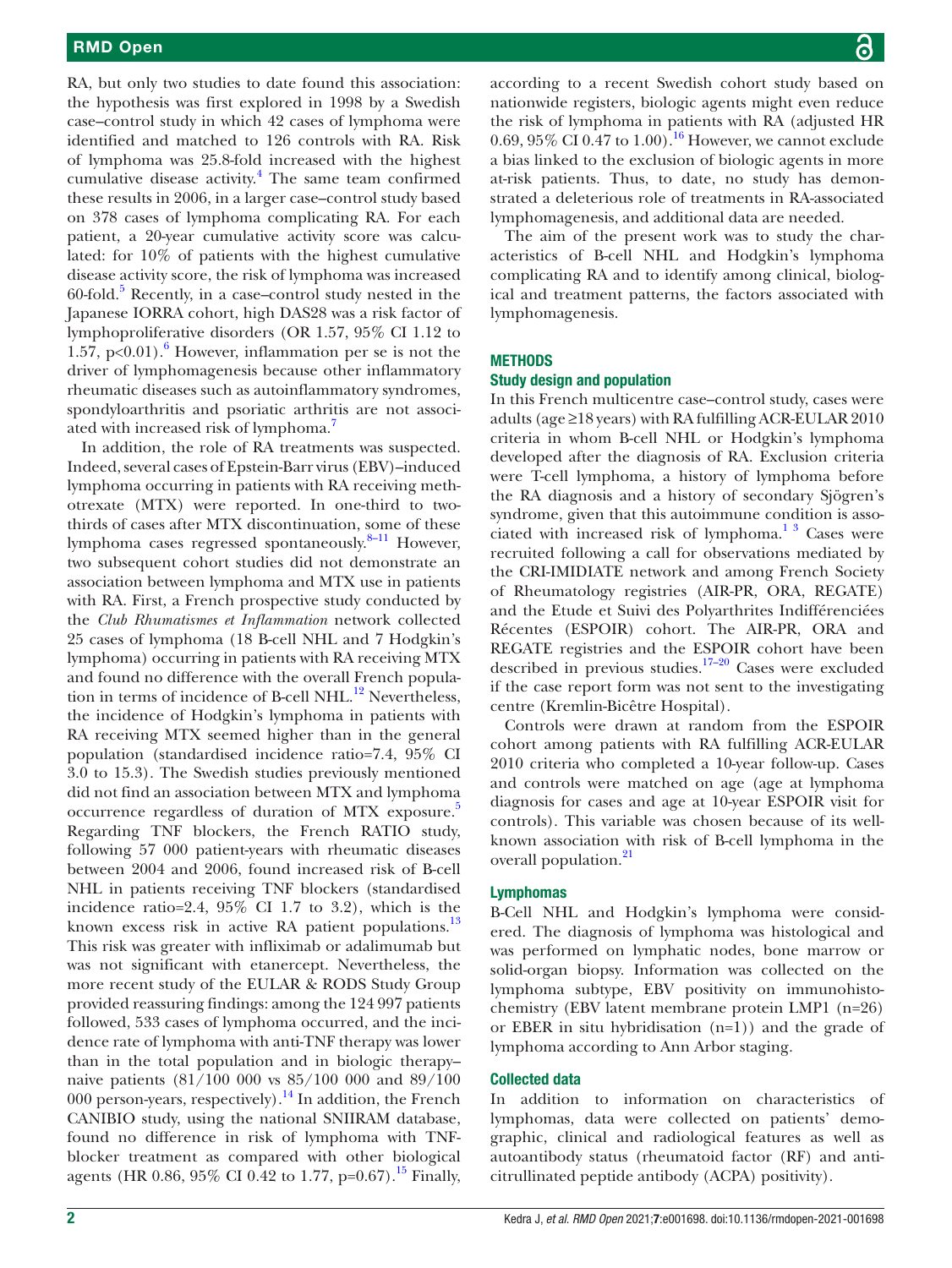Disease activity was assessed by the last value of DAS28-ESR measured in the year before the diagnosis of lymphoma and was compared with the DAS28-ESR value at the 10-year ESPOIR visit for controls.

Severity was defined qualitatively by the presence of structure damage (at least one erosion) on hand and feet radiographs, at the diagnosis of lymphoma for cases and at the 10-year ESPOIR visit for controls. For cases, the presence of erosion was assessed on radiography full written results. For controls, radiographs were analysed by two trained readers with blinding to patients' clinical data and providing the results both quantitatively and qualitatively; for the purpose of this study, we considered only the qualitative description of structural damage in controls.

All treatments received during the RA course and before lymphoma diagnosis, including glucocorticoids, conventional synthetic disease-modifying anti-rheumatic drugs (csDMARDs) and biologic agents, were recorded. For controls, because patients were followed up in the ESPOIR cohort since an early stage of their disease, all known RA treatments were collected from baseline until the 10-year visit. For both cases and controls, there was no minimum duration required to report the exposure to a given treatment.

Those data were collected for cases from a case report form, which was completed by the physician in charge of the patient. For controls, data were collected and available in the ESPOIR database.

#### Statistical analysis

Case and control characteristics were compared for variables associated with the occurrence of lymphoma. Fisher's exact test was used for qualitative variables and Mann-Whitney U test for quantitative variables. A multivariable logistic regression model was built with variables associated with B-cell NHL or Hodgkin lymphoma on univariate analysis at p≤0.15.

The statistical analysis was performed with R Studio V.3.5.1. For all analyses,  $p<0.05$  was considered statistically significant.

#### RESULTS

#### Population characteristics

Overall, 54 cases of B-cell NHL and Hodgkin's lymphoma were collected and matched to 108 controls from the ESPOIR cohort. The flow chart of the study is in [figure](#page-2-0) 1. Characteristics of patients and controls are in [table](#page-3-0) 1. Cases and controls did not significantly differ in age at RA onset (p=0.48), age at time of matching (p=0.46) or RA disease duration (p=0.40); of note, 11 lymphoma occurred after 20 years or more of disease duration. However, the median year of RA diagnosis was significantly earlier in cases than controls: 1998 (IQR 1971– 2016) versus 2004 (2002–2005) (p<0.0001). In addition, cases had a significantly higher DAS28 (p<0.0001)

Rheumatoid arthritis

Matching to 108 controls from the **ESPOIR cohort** 

<span id="page-2-0"></span>Figure 1 Flow chart of the study. CRF, case report form; ESPOIR, Etude et Suivi des Polyarthrites Indifférenciées Récentes; RA, rheumatoid arthritis.

and more frequent erosions (p=0.0005) at the time of matching than did controls.

#### Lymphoma characteristics

54 cases included

**Total study population:** 162 patients

Among the 54 cases of lymphomas, the most represented subtype was DLBCL (n=27, 50.0%). Among DLBCL cases, 21 had a more precise diagnosis: 11 were germinal centre (GC) DLBCL and 10 non-GC lymphoma. The other most-represented subtypes were follicular lymphoma (n=8, 14.8%) and marginal zone lymphoma (n=8, 14.8%). On immunochemistry, 4 of 27 (14.8%) patients were positive for EBV. More details regarding lymphoma characteristics are in [table](#page-4-0) 2. One MALT lymphoma was observed, with gastric involvement; the patient had no clinical, immunological or histological features favouring Sjögren's syndrome, but *Helicobacter pylori* infection was found.

Lymphomas could involve several organs: they mostly involved lymphatic nodes (n=32, 59.3%), solid organs (n=12, 22.2%) and bone marrow (n=11, 20.4%). Several localisations could be observed in the same patient. Three patients had salivary gland involvement: the first had DLBCL of a submandibular gland, the second marginal zone lymphoma of a submandibular gland and the third mantle lymphoma localised to a parotid gland. The medical records of these three patients were checked and there was no clinical, biological or histological argument for underlying Sjögren's syndrome. Lymphoma was diagnosed most frequently at the Ann Arbor stage of limited organ involvement (stage I) or widespread involvement (stage IV) ( $n=19$ ,  $35.2\%$  for both stages).

Overall, 50 (92.6%) cases received a specific treatment for the lymphoma, mostly chemotherapy (n=36), but 11 (20.4%) patients received rituximab monotherapy. Therapeutic abstention was decided in 4 (7.4%) cases.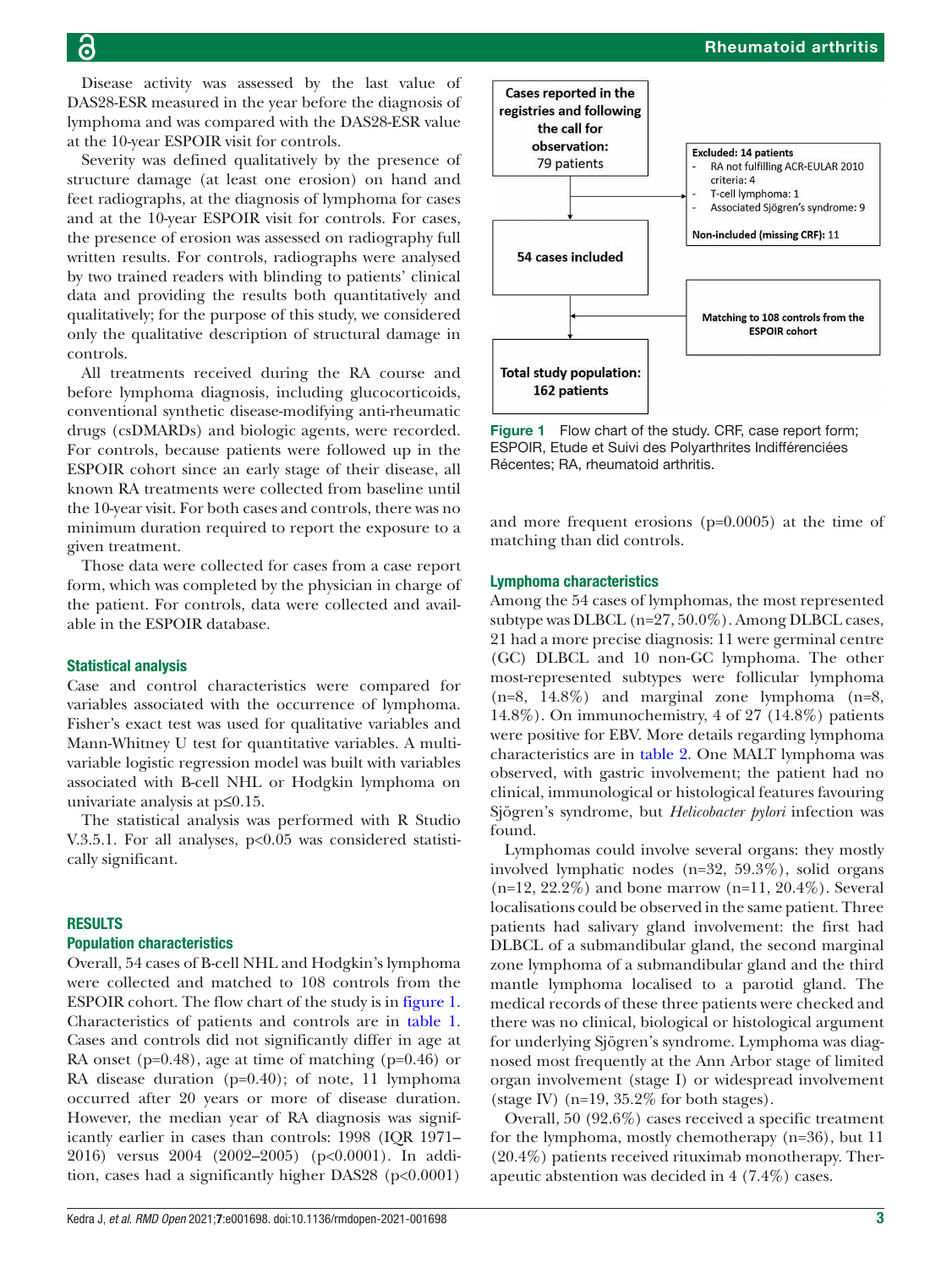<span id="page-3-0"></span>

| Characteristics of cases and controls and all participants<br>Table 1 |                                              |                   |                            |
|-----------------------------------------------------------------------|----------------------------------------------|-------------------|----------------------------|
|                                                                       | <b>Overall study population</b><br>$(n=162)$ | Cases<br>$(n=54)$ | <b>Controls</b><br>(n=108) |
| Male sex, $n$ $(\%)$                                                  | 52(32.1)                                     | 27(50.0)          | 25(23.2)                   |
| Age at RA diagnosis, years, mean (SD)                                 | 52.23(11.1)                                  | 51.23 (12.90)     | 52.73 (10.12)              |
| Age at the time of matching, years, mean<br>(SD)                      | 62.69 (10.4)                                 | 63.52 (10.90)     | 62.28 (10.11)              |
| ACPA positivity, n (%)                                                | 120 (74.1)                                   | 49 (90.74)        | 71 (65.74)                 |
| RF positivity, n (%)                                                  | 126 (77.8)                                   | 49 (90.74)        | 77 (71.3)                  |
| Erosions on radiographs at the time of<br>matching, $n$ $(\%)$        | 102 (63.0)                                   | 44 (81.5)         | 58 (53.7)                  |
| DAS28 at the time of matching, mean (SD)                              | 3.00(1.59)                                   | 4.09(1.62)        | 2.54(1.35)                 |
| RA duration at the time of matching, mean<br>(SD)                     | 10.4(6.1)                                    | 12.4 (10.5)       | 10.0(0.1)                  |
| Year of RA diagnosis, median (IQR)                                    | 2003 (1971–2016)                             | 1998 (1971–2016)  | 2004 (2002-2005)           |
| Year of lymphoma diagnosis/10-year<br>ESPOIR visit, median (IQR)      | 2013 (1987-2018)                             | 2011 (1987-2018)  | 2014 (2012-2015)           |

The time of matching corresponded to the diagnosis of lymphoma for cases and the 10-year ESPOIR visit for controls

ACPA, anti-citrullinated peptide antibodies; DAS28, disease activity score in 28 joints; RA, rheumatoid arthritis; RF, rheumatoid factor.

The mean follow-up duration after the diagnosis of lymphoma was 5.2 years (SD 5.8). During this period, 14 (25.9%) deaths occurred: 11 were related to the lymphoma (10 recurrences and 1 non-response to firstline treatment).

#### Clinical and biological risk factors of lymphoma

The results of the univariate and multivariable analysis are in [table](#page-5-0) 3. On univariate analysis, factors associated with increased risk of B-cell NHL or Hodgkin lymphoma were male sex (OR 3.3, 95% CI 1.7 to 6.7), positivity for ACPA (OR 5.1, 95% CI 2.0 to 15.7) and RF (OR 3.9, 95% CI 1.6 to 12.2) and erosions on radiographs (OR 3.8, 95% CI 1.7 to 8.3) and DAS28 (OR 2.0, 95% CI 1.5 to 2.7), both at the time of matching. Of note, DAS28 was significantly higher in men than women (mean DAS28 3.24 (SD 1.9) vs 2.91 (SD 1.41), p<0.0001).

Erosions and DAS28 remained significant on multivariable analysis, with a trend for ACPA positivity.

#### Relation between lymphoma and RA treatments

The results of the analysis of the relation between B-cell NHL or Hodgkin's lymphoma and RA treatments are in [table](#page-6-0) 4. MTX, TNF blockers and number of previous biologic agents used were not associated with the occurrence of lymphoma ( $p=0.97$ ,  $p=0.75$  and  $p=0.58$ , respectively). Among the four patients with lymphoma positive for EBV, three were receiving MTX at the time of the lymphoma diagnosis, and the fourth was taking hydroxychloroquine. Previous use of hydroxychloroquine, sulfasalazine and 'ancient' RA therapies such as gold salts was associated with lymphoma on univariate analysis (OR 3.1 (95% CI 1.5 to 6.7), OR 3.1 (95% CI 1.4 to 6.6) and OR 3.0 (95% CI 1.00 to 9.0), respectively) but not multivariable analysis [\(table](#page-6-1) 5).

To clarify the association between RA treatments and the occurrence of lymphoma, we performed a sensitivity analysis of cases with RA diagnosed between 2003 and 2005 and their controls (ie, a total of 24 patients). No treatment was significantly associated with risk of lymphoma [\(online supplemental table S1](https://dx.doi.org/10.1136/rmdopen-2021-001698)).

#### **DISCUSSION**

In this case–control study, the most represented type of lymphoma complicating RA was DLBCL, and factors associated with the occurrence of lymphoma were disease activity and the radiographic presence of erosions at the time of matching between cases and controls; use of MTX and biologic agents was not associated with increased risk of lymphoma.

We included 54 cases of lymphoma complicating RA, one of the largest series in the literature. This type of study was appropriate because lymphoma in RA is a rare event and occurs about 10 years on average after the onset of rheumatic symptoms (12.4 years in this study); a prospective cohort study would have required a much larger sample and a longer follow-up.

Nevertheless, this work has the inherent limitations of case–control studies. A first limitation is its retrospective nature, which does not allow for estimating the incidence, prevalence and relative risk of lymphoma, and which potentially induces confounding or recall bias. Another limitation is the selection of controls: controls were randomly selected from the ESPOIR cohort and thus had RA diagnosed between 2002 and 2005, whereas cases had RA diagnosed in the late 1990s on average. This heterogeneity may explain at least in part some of the results, particularly those related to drug management. However, despite this time lag, the duration of RA was the same in cases and controls (about 10 years). Moreover, a major advantage of the ESPOIR cohort is that the controls from this cohort represent RA and its treatment in real-life conditions, just as do patients with lymphoma.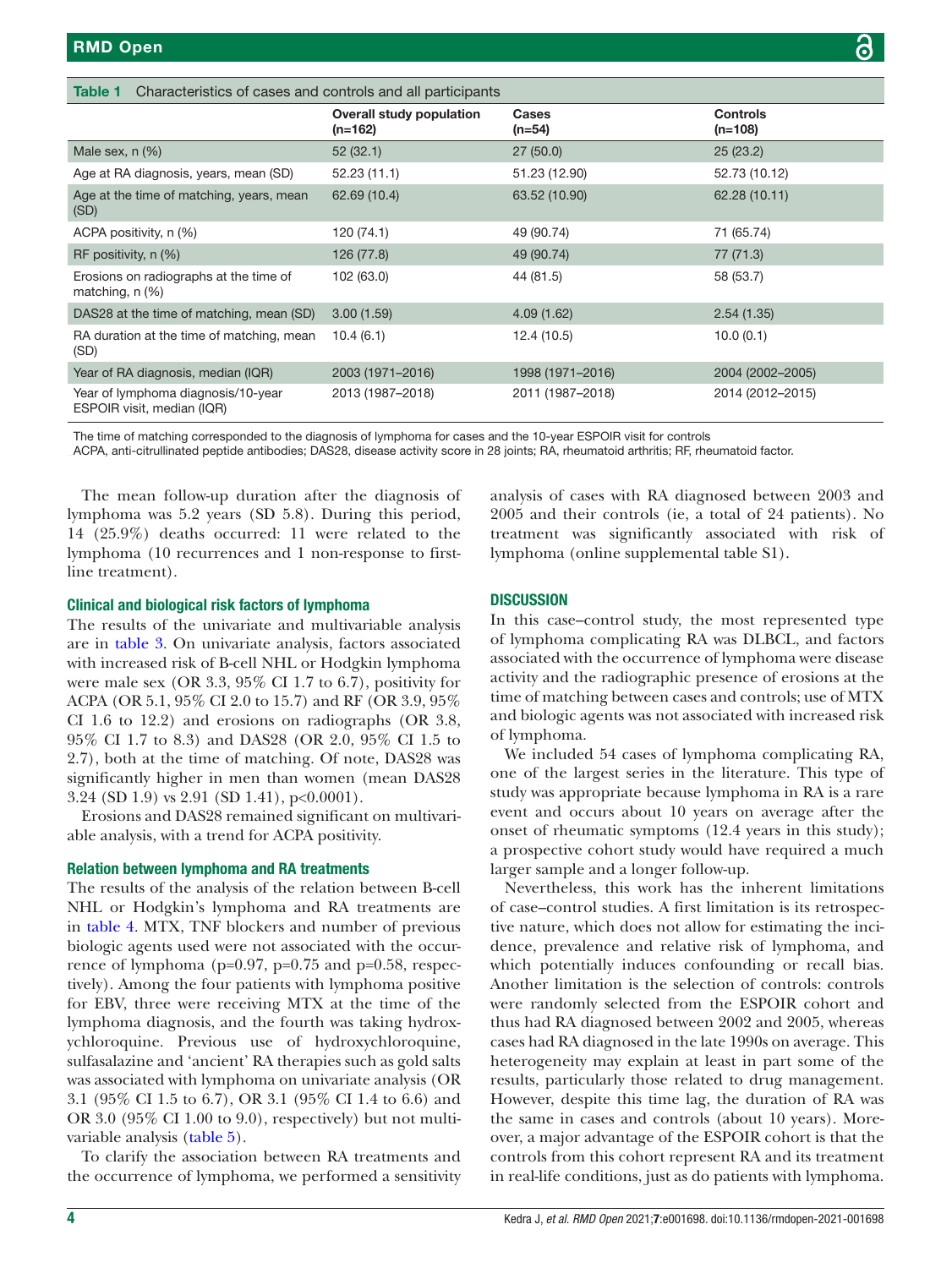<span id="page-4-0"></span>Table 2 Characteristics of the 54 cases of B-cell non-Hodgkin's lymphoma (NHL) and Hodgkin's lymphoma

| Histology                                                    |           |
|--------------------------------------------------------------|-----------|
| DLBCL                                                        | 27 (50.0) |
| Follicular                                                   | 8(14.8)   |
| Marginal zone                                                | 8 (14.8)  |
| Hodgkin lymphoma                                             | 3(5.6)    |
| Mantle cell                                                  | 3(5.6)    |
| NHL (not specified)                                          | 3(5.6)    |
| Lymphocytic                                                  | 1(1.8)    |
| <b>MALT</b>                                                  | 1(1.8)    |
| EBV positivity on immunochemistry*                           | 4 (14.8)  |
| Ann Arbor staging†                                           |           |
| I                                                            | 19 (35.2) |
| $\mathcal{U}$                                                | 7(13.0)   |
| ‴                                                            | 6 (11.1)  |
| IV                                                           | 19 (35.2) |
| Malignant transformation from indolent lymphoma              | 4 (7.4)   |
| Localisation                                                 |           |
| Lymphatic nodes                                              | 32(59.3)  |
| Solid organs                                                 | 12 (22.2) |
| <b>Bone marrow</b>                                           | 11 (20.4) |
| <b>Blood</b>                                                 | 3(5.6)    |
| Salivary gland                                               | 3(5.6)    |
| <b>Skin</b>                                                  | 3(5.6)    |
| Bone                                                         | 2(3.7)    |
| <b>ENT</b>                                                   | 2(3.7)    |
| Spleen                                                       | 2(3.7)    |
| Lymphoma-specific treatment                                  | 50 (92.6) |
| Chemotherapy                                                 | 36 (66.7) |
| Rituximab only                                               | 11(20.4)  |
| Radiotherapy                                                 | 7(13.0)   |
| <b>Surgery</b>                                               | 4(7.4)    |
| Therapeutic abstention                                       | 4 (7.4)   |
| Remission after 1st line                                     | 32 (59.3) |
| Remission after 2nd line                                     | 7 (13.0)  |
| Remission after 3rd line                                     | 0(0.0)    |
| Deaths                                                       | 14 (25.9) |
| Lymphoma-related                                             | 11 (20.4) |
| Non lymphoma-related                                         | 3(5.6)    |
| Follow-up duration after lymphoma onset, years, mean<br>(SD) | 5.2(5.8)  |

Data are n (%) unless otherwise indicated.

Of note, EBV-positive lymphomas were DLBCL (2/4) and Hodgkin's lymphoma (2/4).

\*Total number of patients tested for EBV: 27

†Total number of patients with available data for Ann Arbor staging: 51 DLBCL, diffuse large B-cell lymphoma; EBV, Epstein-Barr virus; ENT, ear nose throat; MALT, mucosa-associated lymphoid tissue

The treatment strategy being at the discretion of the investigators limits bias in treatment exposure. In addition, cases were identified by using various sources and registers to obtain the most accurate reflection of the disease and a less selected population. Thus, although

unavoidable, selection bias has been limited as much as possible. Another potential limitation is that we did not have the possibility to match cases and controls on disease duration since 11 cases occurred after more than 20 years of disease duration, and there is no French cohort of RA with such long follow-up. The 10th year ESPOIR visit was chosen as comparator given that it was the closest to cases' mean disease duration, to minimise impact of disease duration. Nevertheless, as the disease duration is the same for all controls, the association between disease duration and risk of lymphoma cannot be analysed and we cannot draw any conclusion on the role of disease duration on the risk of lymphoma. Lastly, the qualitative evaluation of structural damage is another limitation of the study.

This study confirms data in the literature concerning the characteristics of lymphoma in RA: the most frequent histological type was DLBCL, which was found in 50% of our cases. Moreover, this proportion is comparable with that in series in the literature.<sup>242122</sup> In addition, among the 21 patients for whom information was available, 11 had the DLBCL-GC subtype, which also confirms data from previous studies.<sup>2 22'23</sup> Detection of EBV on histological samples was not searched for systematically, but the proportion of EBV-positive patients also agreed with data from previous studies, about 15%.<sup>[4](#page-7-2)</sup> This observation raises the question, at least in some cases, of the role of induced immunosuppression in the lymphomagenesis process occurring in patients with RA.

In this case series, 66% of patients received specific chemotherapy for their lymphoma, and 20% received rituximab monotherapy; the latter strategy was used in indolent lymphomas (follicular, lymphocytic or marginal zone lymphomas), with good efficacy both in lymphoma progression and control of RA activity. The four patients for whom it was decided to abstain from therapy had indolent lymphomas at an early stage. In our study, the 5-year survival was close to that of patients without RA with all types of lymphoma of the same age and sex in the general population:  $74\%$  versus  $60\%$  to  $70\%$ <sup>[24](#page-8-7)</sup> Thus, our study did not find a trend towards excess mortality in individuals with lymphoma complicating RA, in contrast to a previous report.<sup>[25](#page-8-8)</sup>

The second part of this work aimed to identify the clinical and biological factors associated with the occurrence of lymphoma. This study supports the two previous studies that established the role of disease activity, with elevated DAS28 at the time of matching significantly associated with increased lymphoma risk on both univariate and multivariable analyses. However, this result should be interpreted with caution because DAS28 was available at only one time point, which does not reflect the full RA disease activity history. Given the retrospective nature and the 'real life setting' of the study, we could not collect disease activity history for cases. The association between lymphoma and radiographic erosions at the time of matching highlights the association between disease severity and risk of lymphoma; moreover, because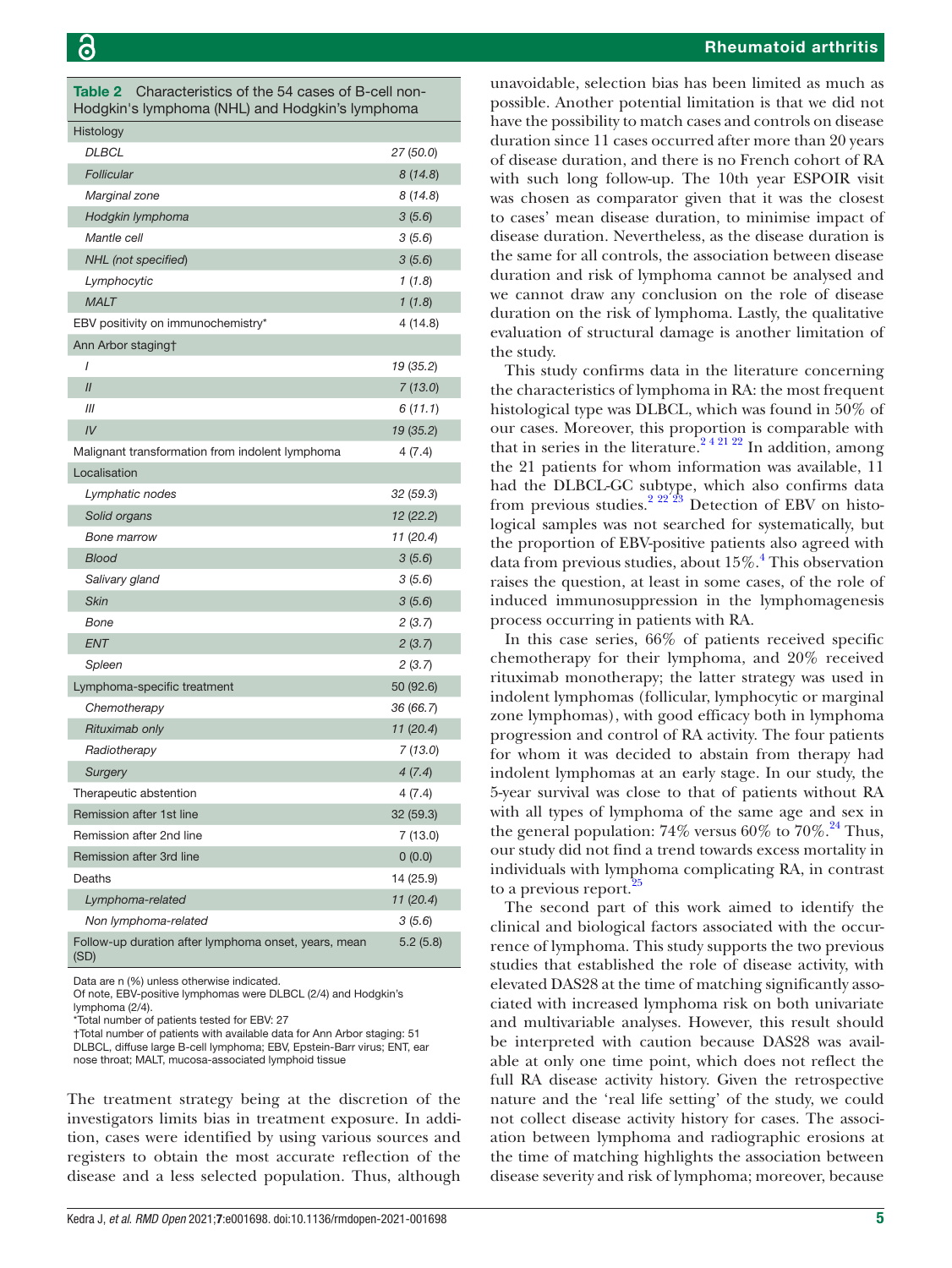<span id="page-5-0"></span>Table 3 Results of the univariate and multivariable analyses for the association between clinical and biological features and risk of B-cell NHL or Hodgkin's lymphoma

|                                                          | Univariate analysis |                  |                             |          | <b>Multivariable</b><br>analysis |
|----------------------------------------------------------|---------------------|------------------|-----------------------------|----------|----------------------------------|
| <b>Variables</b>                                         | Cases $(n=54)$      | Controls (n=108) | OR (95% CI)                 | P value  | OR (95% CI)                      |
| <b>Sex</b>                                               |                     |                  |                             |          |                                  |
| Male                                                     | 27(50.0)            | 25(23.2)         | $3.3(1.7 \text{ to } 6.7)$  | 0.0006   | $2.1$ (0.7 to 5.8)               |
| Female                                                   | 27(50.0)            | 83 (76.9)        | Reference                   | -        | Reference                        |
| Age at RA diagnosis, years, mean (SD)                    | 51.2 (12.9)         | 52.7 (10.2)      | 1.0 $(0.9 \text{ to } 1.1)$ | 0.48     | $\overline{\phantom{0}}$         |
| Age at the time of matching, years, mean<br>(SD)         | 63.5 (10.9)         | 62.2(10.1)       | 1.0 $(0.9 \text{ to } 1.1)$ | 0.46     |                                  |
| <b>ACPA positivity</b>                                   | 49 (90.7)           | 71 (65.7)        | 5.1 (2.0 to 15.7)           | 0.0006   |                                  |
| <b>RF</b> positivity                                     | 49 (90.7)           | 77 (71.3)        | 3.9 (1.6 to 12.2)           | 0.005    | $\qquad \qquad$                  |
| RF or ACPA positivity                                    | 49 (90.7)           | 80(74.1)         | 3.4 (1.3 to 10.6)           | 0.01     | 3.4 (0.8 to 16.0)                |
| Erosions on radiographs at the time of<br>matching       | 44 (81.5)           | 58 (53.7)        | $3.8(1.7)$ to 8.3)          | 0.0005   | 10.6 (4.1 to 31.0)               |
| DAS28 at the time of matching, mean (SD)                 | 4.1(1.6)            | 2.6(1.4)         | $2.0$ (1.5 to 2.7)          | < 0.0001 | 1.9 $(1.3 \text{ to } 2.8)$      |
| RA duration at the time of matching, years,<br>mean (SD) | 12.4(10.5)          | 10.0(0.1)        | 1.1(1.0 to 1.2)             | 0.40     |                                  |

Data are n (%) unless otherwise indicated.

ACPA, anti-citrullinated peptide antibodies; DAS28, disease activity score in 28 joints; NHL, non-Hodgkin's lymphoma; RA, rheumatoid arthritis; RF, rheumatoid factor.

erosive and thus more severe RA is associated with high disease activity, this result is also an indirect argument favouring the role of disease activity in lymphomagenesis. In this work, erosions were qualitatively assessed without quantitative evaluation. An association was found between immunopositivity and the occurrence of lymphoma on univariate but not multivariable analysis. Positivity for autoantibodies, particularly ACPAs, is classically considered a poor prognostic factor in RA, with an association with disease activity and joint destruction, $26-28$ which could explain the association observed on univariate analysis. In addition, the association between RF positivity and lymphoma raises the question of the role of chronic antigenic stimulation by immune complexes in the occurrence of a lymphomagenesis process in RA, as well described in primary Sjögren's syndrome.<sup>29</sup> Finally, we found an association between male sex and lymphoma in RA; this finding is consistent with current knowledge of lymphomas in the general population since men have a 1.5-fold increased risk of developing lymphoma.[30](#page-8-11) Furthermore, we found an association between male sex and RA activity, and male sex was no longer associated with the risk of lymphoma in multivariable analysis, which is probably due to a more important weight of disease activity in our study population.

Concerning the treatments, our results must be interpreted with caution because of the possible biases linked to the retrospective nature of the study. Except for two participants, all cases had received DMARDs before the diagnosis of lymphoma, and all the controls had received DMARDs during follow-up in the ESPOIR cohort. This study found no association between use of MTX and biologic agents and lymphoma, which supports the results of recent studies on this topic. $^{14}$  15

More specifically, regarding TNF blockers, our results are consistent with those provided by Wolfe *et al* in a longitudinal study, which did not show an increased incidence of lymphoma in 19 591 patients with RA over 89 710 person-years of follow-up  $(p=0.87)$ .<sup>31</sup> We found a numerically higher use of rituximab in cases versus controls but without reaching the threshold of significance. A direct pro-lymphoma effect of rituximab is more than unlikely. This result is probably due to an indication bias: patients considered at risk of lymphoma (because of the presence of a monoclonal component or lymphadenopathies) and patients with more advanced disease (because rituximab is recommended as a second-line biologic agent) were probably likely to receive this treatment. The association between the occurrence of lymphoma and treatment with hydroxychloroquine, sulfasalazine or 'ancient' RA treatments (such as gold salts) was more unexpected. Indeed, to date, no study has found such an association. This result probably reflects that cases had an RA diagnosis before controls (1998 vs 2004), with less efficient treatment available at that time and more frequent use of csDMARDs.<sup>32</sup> <sup>33</sup> This hypothesis is supported by the multivariable analysis, in which the association between lymphoma and treatments was not significant after adjusting on sex, autoantibodies, erosions and DAS28 [\(table](#page-6-1) 5), and by the sensitivity analysis showing no more impact of treatment when focusing on the most recent cases ([online supplemental table S1](https://dx.doi.org/10.1136/rmdopen-2021-001698)). Nevertheless, the conclusions of the sensitivity analysis must be taken with caution given the small number of analysed participants. Of note, the association between Janus kinase inhibitor treatment and lymphoma could not be assessed in the present work because these treatments were not available at the time of the study.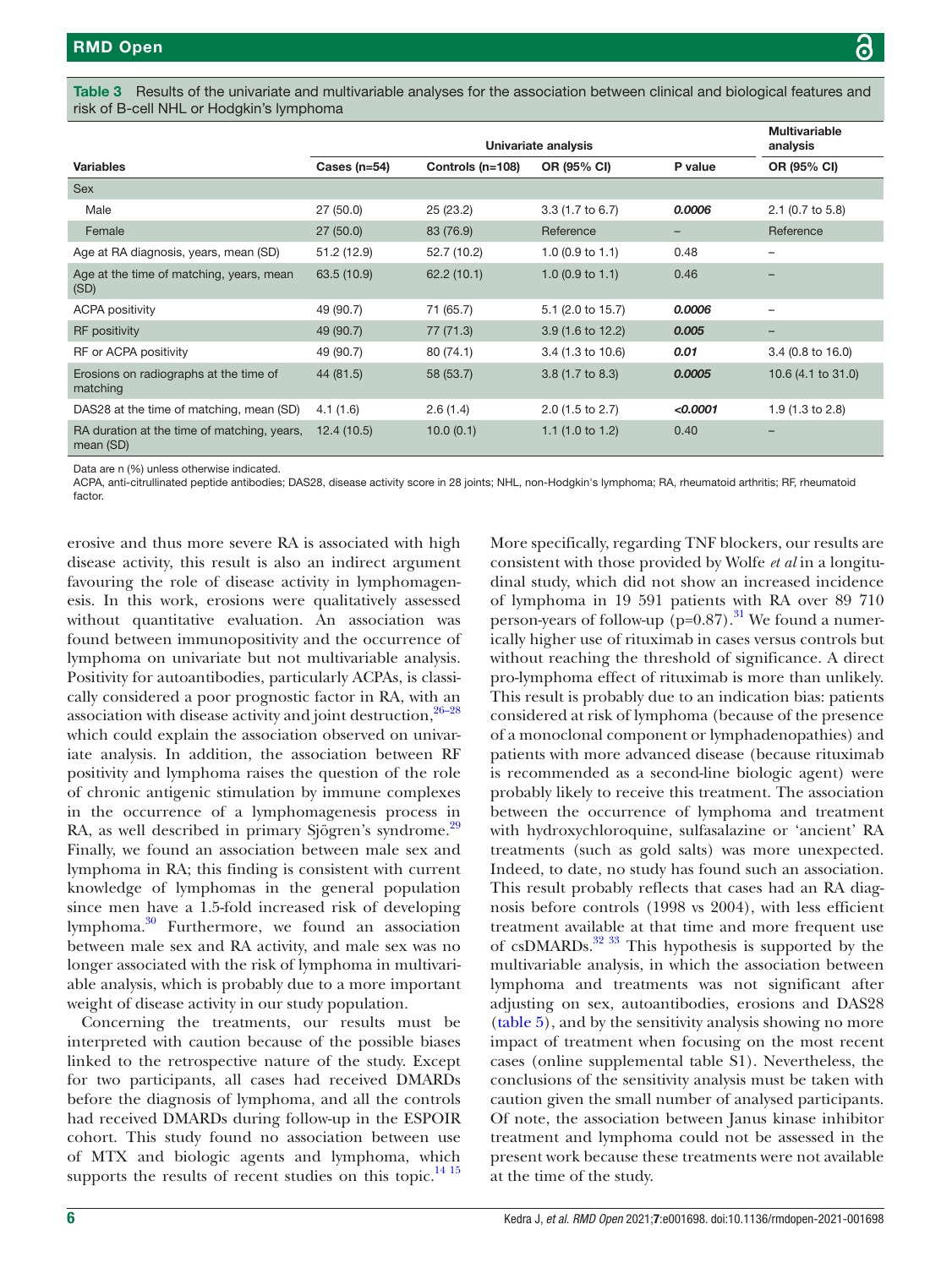<span id="page-6-0"></span>

| Table 4 Univariate analysis of the association between RA treatments and probability of B-cell NHL or Hodgkin's lymphoma |                  |                  |                             |                          |
|--------------------------------------------------------------------------------------------------------------------------|------------------|------------------|-----------------------------|--------------------------|
|                                                                                                                          | Cases ( $n=54$ ) | Controls (n=108) | OR (95% CI)                 | P value                  |
| Glucocorticoids                                                                                                          | 35(64.8)         | 78 (72.2)        | 1.0 (0.5 to 2.3)            | 0.93                     |
| Methotrexate                                                                                                             | 45 (83.3)        | 97 (89.8)        | 1.0 $(0.3$ to 3.4)          | 0.97                     |
| Hydroxychloroquine                                                                                                       | 20(37.0)         | 19 (17.6)        | $3.1$ (1.5 to 6.7)          | 0.002                    |
| Sulfasalazine                                                                                                            | 19 (35.2)        | 19 (17.6)        | 3.1 (1.4 to 6.6)            | 0.003                    |
| Leflunomide                                                                                                              | 9(16.7)          | 22(20.4)         | $0.9$ (0.4 to 2.1)          | 0.81                     |
| Other                                                                                                                    | 8(16.7)          | 6(6.5)           | 3.0 (1.0 to 9.0)            | 0.05                     |
| Gold salts                                                                                                               | 3(5.6)           | 3(2.8)           | $\qquad \qquad -$           |                          |
| Tiopronin                                                                                                                | 3(5.6)           | 3(2.8)           | —                           | $\overline{\phantom{a}}$ |
| D-Penicillamine                                                                                                          | 2(3.7)           | 0(0.0)           |                             |                          |
| <b>TNF blockers</b>                                                                                                      | 21 (38.9)        | 38 (35.2)        | 1.1 $(0.6 \text{ to } 2.2)$ | 0.75                     |
| Adalimumab                                                                                                               | 7(13.0)          | 21(19.4)         | $0.6$ (0.2 to 1.5)          | 0.30                     |
| Certolizumab                                                                                                             | 1(1.9)           | 3(2.8)           | $0.7$ (0.1 to 5.3)          | 1.00                     |
| Etanercept                                                                                                               | 13(24.1)         | 17(15.7)         | 1.7(0.7 to 3.8)             | 0.19                     |
| Golimumab                                                                                                                | 0(0.0)           | 4(3.7)           |                             | 0.30                     |
| Infliximab                                                                                                               | 7(13.0)          | 25 (23.2)        | $0.6$ (0.2 to 1.3)          | 0.21                     |
| Rituximab                                                                                                                | 6(11.1)          | 1(2.8)           | 4.3 (1.0 to 21.4)           | 0.06                     |
| Abatacept                                                                                                                | 3(5.6)           | 5(4.6)           | 1.2 (0.2 to $5.2$ )         | 0.71                     |
| Tocilizumab                                                                                                              | 5(9.3)           | 4(3.7)           | 2.1 (0.5 to 9.3)            | 0.44                     |
| Anakinra                                                                                                                 | 1(1.9)           | 1(0.9)           | 2.0 (0.2 to 159.7)          | 0.99                     |
| Lines of bDMARDs                                                                                                         |                  |                  |                             | 0.58                     |
| $\mathcal{O}$                                                                                                            | 26 (48.2)        | 70 (64.8)        | Reference                   |                          |
| $\mathcal I$                                                                                                             | 12 (22.2)        | 23(21.3)         | $1.4$ (0.6 to 3.2)          |                          |
| $\overline{c}$                                                                                                           | 4(7.4)           | 9(8.3)           | $1.2$ (0.3 to 4.0)          |                          |
| 3                                                                                                                        | 3(5.6)           | 3(2.8)           | $2.7(0.5 \text{ to } 15.4)$ | $\overline{\phantom{a}}$ |
| $\overline{4}$                                                                                                           | 2(3.7)           | 2(1.8)           | 2.7 (0.3 to 23.4)           |                          |
| 5                                                                                                                        | 1(1.9)           | 1(0.9)           | 2.7(0.1 to 69.8)            |                          |

Data are n (%).

bDMARD, biologic disease-modifying anti-rheumatic drugs; NHL, non-Hodgkin's lymphoma; RA, rheumatoid arthritis.

Only two previous studies showed RA activity as a risk factor of lymphoma.<sup>5 6</sup> Here, we confirmed this assumption. However, measuring activity at a single time is an obvious limitation. Hence, our demonstration that severity of RA measured by radiographic assessment,

<span id="page-6-1"></span>

| - ------                                                         |
|------------------------------------------------------------------|
| DAS <sub>28</sub>                                                |
| lymphoma, adjusting for sex, autoantibodies, erosions and        |
| RA treatments and risk of B-cell NHL or Hodgkin's                |
| <b>Table 5</b> Multivariable analysis of the association between |
|                                                                  |

|                                                                        | OR (95% CI)          |
|------------------------------------------------------------------------|----------------------|
| Hydroxychloroquine                                                     | 3.48 (0.69 to 19.19) |
| Sulfasalazine                                                          | 1.32 (0.26 to 6.49)  |
| Male sex                                                               | 3.13 (1.00 to 10.56) |
| RF or ACPA positivity                                                  | 1.67 (0.39 to 9.10)  |
| Erosion on radiographs at the time of 9.87 (3.51 to 31.49)<br>matching |                      |
| DAS28 at the time of matching                                          | 2.09 (1.41 to 3.38)  |

ACPA, anti-citrullinated peptide antibodies; DAS28, disease activity score in 28 joints; NHL, non-Hodgkin's lymphoma; RA, rheumatoid arthritis; RF, rheumatoid factor.

which well reflects long-term disease activity, is associated with risk of lymphoma may have clinical implications, such as a closer surveillance of these patients with structural damage.

In conclusion, this national multicentre case–control study, comparing 54 cases of lymphoma complicating RA with 108 controls, confirms the data in the literature regarding the characteristics of these lymphomas. It also confirms the role of disease activity and provides reassuring information regarding MTX and biologic agent safety in RA. In addition, this study shows an association between lymphoma and RA severity (erosions) and raises the hypothesis of the role of autoimmunity in lymphomagenesis, given that ACPA and RF positivity was significantly associated with lymphoma occurrence on univariate analysis. A precise identification of the factors involved in B-cell activation is a challenge in the search for new therapeutic targets, both in the field of autoimmunity and oncohematology.

#### Author affiliations

<sup>1</sup>Department of Rheumatology, FHU CARE, AP-HP, Hôpital Bicêtre, Le Kremlin-Bicetre, Île-de-France, France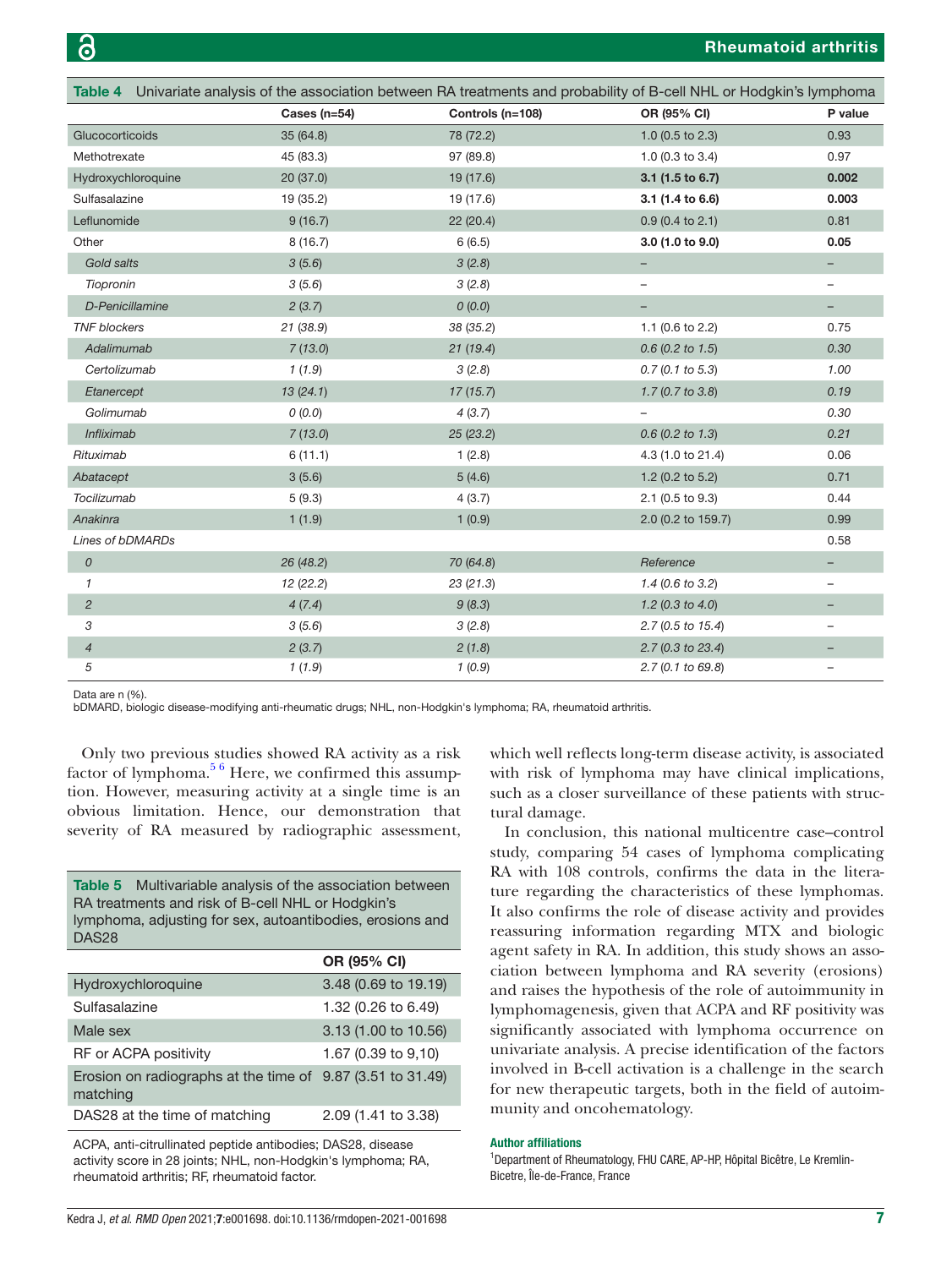<sup>2</sup>INSERM UMR1184, Center for Immunology of Viral Infections and Autoimmune Diseases, Paris-Saclay University Faculty of Medicine, Le Kremlin-Bicetre, Île-de-France, France

<sup>3</sup>Rheumatology Department, Bichat Hospital, APHP, Paris, France

4 Centre de Rhumatologie, INSERM – CNRS U1043, CPTP, Toulouse, France

<sup>5</sup>Clinical Investigation Center Biotherapy INSERM CBT-506, University Hospital of Besançon, Besançon, France

<sup>6</sup>Rheumatology, University Hospital of Besançon, Besançon, France

<sup>7</sup>Hematology Department, Centre Hospitalier General Dubois, Brive-la-Gaillarde, Limousin, France

<sup>8</sup>Rheumatology, University Hospital Centre Angers, Angers, Pays de la Loire, France 9 Rhumatologie, CHU Brest, Brest, France

<sup>10</sup>Department of Rheumatology, CHU Clermont-Ferrand, Clermont-Ferrand, France 11Rheumatology, Institut Calot, Berck-s-Mer, France

<sup>12</sup>Rheumatology, University Hospital Centre Amiens-Picardie, Amiens, Hauts-de-France, France

<sup>13</sup>Service de Médecine Interne, DHUi2B, Hôpital Saint Antoine, AP HP, Université Pierre et Marie Curie, Paris, France

<sup>14</sup>Rheumatology, Trousseau University Hospital, Tours, France

<sup>15</sup>Rheumatology, Hôpitaux Universitaires de Strasbourg, Strasbourg, France

<sup>16</sup>Rheumatology, Assistance Publique – Hopitaux de Paris, Paris, France

<sup>17</sup>GRC08 - IPLESP, UPMC Faculte de Medecine, Paris, France

18Rhumatologie, Univ-Lille, CHU Lille, Lille, France

<sup>19</sup>Rheumatology, University Claude Bernard, Lyon, France

<sup>20</sup>Department of Rheumatology, University of Montpellier, Montpellier, Languedoc-Roussillon, France

<sup>21</sup>Internal Medicine, Hopital Bicetre, Le Kremlin-Bicetre, France

<sup>22</sup>Service de Rhumatologie, Hôpital Pellegrin, CHU de Bordeaux, Bordeaux, France <sup>23</sup>Rheumatology, INSERM UMRS\_938, Sorbonnes Université UPMC Univ Paris 06, St-Antoine Hospital, DHU i2B, Paris, France

<sup>24</sup>Internal Medicine, The Fondation Adolphe de Rothschild Hospital, Paris, France <sup>25</sup>Hematology department, Rochefort Hospital, Groupe Hospitalier Littoral Atlantique, Rochefort, France

<sup>26</sup>Rheumatology Department & Inserm 905, Rouen University Hospital, Rouen, France

 $27$ Anatomical Pathology Department, Bicêtre Hospital, Assistance Publique – Hopitaux de Paris, Le Kremlin-Bicêtre, Île-de-France, France

#### Twitter Christophe Richez [@crichez33](https://twitter.com/crichez33)

Acknowledgements The authors acknowledge the French Society of Rheumatology (SFR), the ESPOIR cohort, CRI-Imidiate Network, and patients and physicians from the following centres who participated in the study: Bicêtre Hospital (Le Kremlin-Bicêtre, AP-HP), Amiens-Picardie University Hospital (Amiens), Angers University Hospital (Angers), Fondation Hopale (Berck-sur-Mer), Jean Minjoz Hospital (Besançon), Jean Verdier Hospital (Bondy, AP-HP), Bordeaux-Pellegrin University Hospital (Bordeaux), Cavale Blanche Hospital (Brest), Dubois Hospital (Brive-la-Gaillarde), Gabriel Montpied Hospital (Clermont-Ferrand), Salengro Hospital (Lille), Pierre Bénite Hospital (Lyon), Lapeyronie Hospital (Montpellier), Bichat Hospital (Paris, AP-HP), Cochin Hospital (Paris, AP-HP), Diaconesses-Croix Saint-Simon Hospital (Paris), Pitié-Salpêtrière Hospital (Paris, AP-HP), Saint-Antoine Hospital (Paris, AP-HP), Rochefort Hospital (Rochefort), Bois-Guillaume Hospital (Rouen), Hautepierre Hospital (Strasbourg), Purpan University Hospital (Toulouse), Trousseau University Hospital (Tours). The authors also acknowledge Dr Vincent Thomas de Montpréville (pathologist in Marie Lannelongue Hospital) for providing additional histological information. ESPOIR cohort: an unrestricted grant from Merck Sharp and Dohme (MSD) was allocated for the first 5 years. Two additional grants from INSERM were obtained to support part of the biological database. The French Society of Rheumatology, AbbottAbbvie, Amgen and WyethPfizer, Lilly, Fresenius and Galapagos also supported the ESPOIR cohort study. We also thank Nathalie Rincheval for expert monitoring and data management and all the investigators who recruited and followed the patients (F BERENBAUM, Paris-Saint Antoine; MC BOISSIER, Paris-Bobigny; A CANTAGREL, A CONSTANTIN, Toulouse; B COMBE, Montpellier; M DOUGADOS, Paris-Cochin; P FARDELONNE, P BOUMIER, Amiens; B FAUTREL, P BOURGEOIS, Paris-La Pitié; RM FLIPO, Lille; Ph. GOUPILLE, Tours; F. LIOTE, Paris- Lariboisière; X. LE LOET O VITTECOQ, Rouen; X MARIETTE, Paris Bicetre; O MEYERPh DIEUDE, Paris Bichat; A SARAUX, Brest; Th SCHAEVERBEKE, Bordeaux; J SIBILIA, Strasbourg). One biological resources centre (Paris-Bichat, Joelle Benessiano S Tubiana) was in charge of centralising and managing biological data collection.

Contributors Design of the study: GN, RS, XM, JK. Inclusion of patients: all authors. Statistical analysis: JK, RS, GN, XM. Redaction of the manuscript: JK, GN, RS, XM. Critical review of the manuscript: all authors.

Funding A grant was provided from the French Society of Rheumatology (Société Française de Rhumatologie, SFR).

Competing interests PD: participation to clinical trials and punctual interventions for BMS and Roche. CM: reports outside the submitted work personal fees from AbbVie, Amgen, Eli Lilly, Novartis, Pfizer, Sanofi. PG: honoraria from AbbVie, Amgen, Biogaran, Biogen, BMS, Celgene, Chugai, Janssen, Lilly, MEDAC, MSD, Nordic Pharma, Novartis, Pfizer, Sanofi, UCB. BF: research grants from AbbVie, Lilly, MSD and Pfizer, and honoraria from AbbVie, Amgen, Biogen, BMS, Celgene, Janssen, Lilly, Medac, MSD, Mylan, NORDIC Pharma, Novartis, Pfizer, Roche, SanofiAventis, SOBI, UCB. PP: participation in clinical trials and punctual honoraria from MSD Pfizer ABBvie Sanofi Novartis Sandoz. BC: honoraria from AbbVie, BMS, Gilead, Galapagos, Janssen, Lilly, Merck, Novartis, Pfizer, RocheChugai and research grants from Novartis, Pfizer, and Roche. GN: received honorarium from Novartis, Lilly and UCB. RS: received honorarium from Pfizer, BMS and UCB. XM: received honorarium from BMS, Gilead, Pfizer, UCB.

Patient consent for publication Not required.

Ethics approval This study was approved by the Ethics Committee (Comité de Protection des Personnes Ile-de-France VII CHU de Bicêtre, # PP-15004). All patients gave their signed informed consent before inclusion.

Provenance and peer review Not commissioned; externally peer reviewed.

Data availability statement All data relevant to the study are included in the article or uploaded as supplementary information.

Open access This is an open access article distributed in accordance with the Creative Commons Attribution Non Commercial (CC BY-NC 4.0) license, which permits others to distribute, remix, adapt, build upon this work non-commercially, and license their derivative works on different terms, provided the original work is properly cited, appropriate credit is given, any changes made indicated, and the use is non-commercial. See:<http://creativecommons.org/licenses/by-nc/4.0/>.

#### ORCID iDs

Joanna Kedra<http://orcid.org/0000-0003-3535-3183> Raphaele Seror<http://orcid.org/0000-0002-5523-1856> Philippe Dieudé <http://orcid.org/0000-0002-4814-0307> Eric Toussirot<http://orcid.org/0000-0002-6228-1464> Divi Cornec<http://orcid.org/0000-0002-9159-702X> Jean Jacques Dubost<http://orcid.org/0000-0001-7415-6962> Bruno Fautrel<http://orcid.org/0000-0001-8845-4274> Christophe Richez<http://orcid.org/0000-0002-3029-8739> Thomas Sené<http://orcid.org/0000-0002-3162-2537>

#### <span id="page-7-0"></span>**REFERENCES**

- 1 Smedby KE, Hjalgrim H, Askling J, *et al*. Autoimmune and chronic inflammatory disorders and risk of non-Hodgkin lymphoma by subtype. *[J Natl Cancer Inst](http://dx.doi.org/10.1093/jnci/djj004)* 2006;98:51–60.
- <span id="page-7-1"></span>2 Baecklund E, Backlin C, Iliadou A, *et al*. Characteristics of diffuse large B cell lymphomas in rheumatoid arthritis. *[Arthritis Rheum](http://dx.doi.org/10.1002/art.22277)* 2006;54:3774–81.
- 3 Smedby KE, Baecklund E, Askling J. Malignant lymphomas in autoimmunity and inflammation: a review of risks, risk factors, and lymphoma characteristics. *[Cancer Epidemiol Biomarkers Prev](http://dx.doi.org/10.1158/1055-9965.EPI-06-0300)* 2006;15:2069–77.
- <span id="page-7-2"></span>4 Baecklund E, Ekbom A, Sparén P, *et al*. Disease activity and risk of lymphoma in patients with rheumatoid arthritis: nested case–control study. *[BMJ](http://dx.doi.org/10.1136/bmj.317.7152.180)* 1998;317:180–1.
- <span id="page-7-3"></span>5 Baecklund E, Iliadou A, Askling J, *et al*. Association of chronic inflammation, not its treatment, with increased lymphoma risk in rheumatoid arthritis. *[Arthritis Rheum](http://dx.doi.org/10.1002/art.21675)* 2006;54:692–701.
- <span id="page-7-4"></span>6 Shimizu Y, Nakajima A, Inoue E, *et al*. Characteristics and risk factors of lymphoproliferative disorders among patients with rheumatoid arthritis concurrently treated with methotrexate: a nested case–control study of the IORRA cohort. *[Clin Rheumatol](http://dx.doi.org/10.1007/s10067-017-3634-5)* 2017;36:1237–45.
- <span id="page-7-5"></span>7 Hellgren K, Smedby KE, Backlin C, *et al*. Ankylosing spondylitis, psoriatic arthritis, and risk of malignant lymphoma: a cohort study based on nationwide prospectively recorded data from Sweden. *[Arthritis Rheumatol](http://dx.doi.org/10.1002/art.38339)* 2014;66:1282–90.
- <span id="page-7-6"></span>8 Kamel OW, van de Rijn M, Weiss LM, *et al*. Brief report: reversible lymphomas associated with Epstein-Barr virus occurring during methotrexate therapy for rheumatoid arthritis and dermatomyositis. *[N Engl J Med](http://dx.doi.org/10.1056/NEJM199305063281806)* 1993;328:1317–21.
- 9 Kamel OW, Weiss LM, van de Rijn M, *et al*. Hodgkin's disease and lymphoproliferations resembling Hodgkin's disease in patients receiving long-term low-dose methotrexate therapy. *[Am J Surg](http://dx.doi.org/10.1097/00000478-199610000-00015)  [Pathol](http://dx.doi.org/10.1097/00000478-199610000-00015)* 1996;20:1279–87.